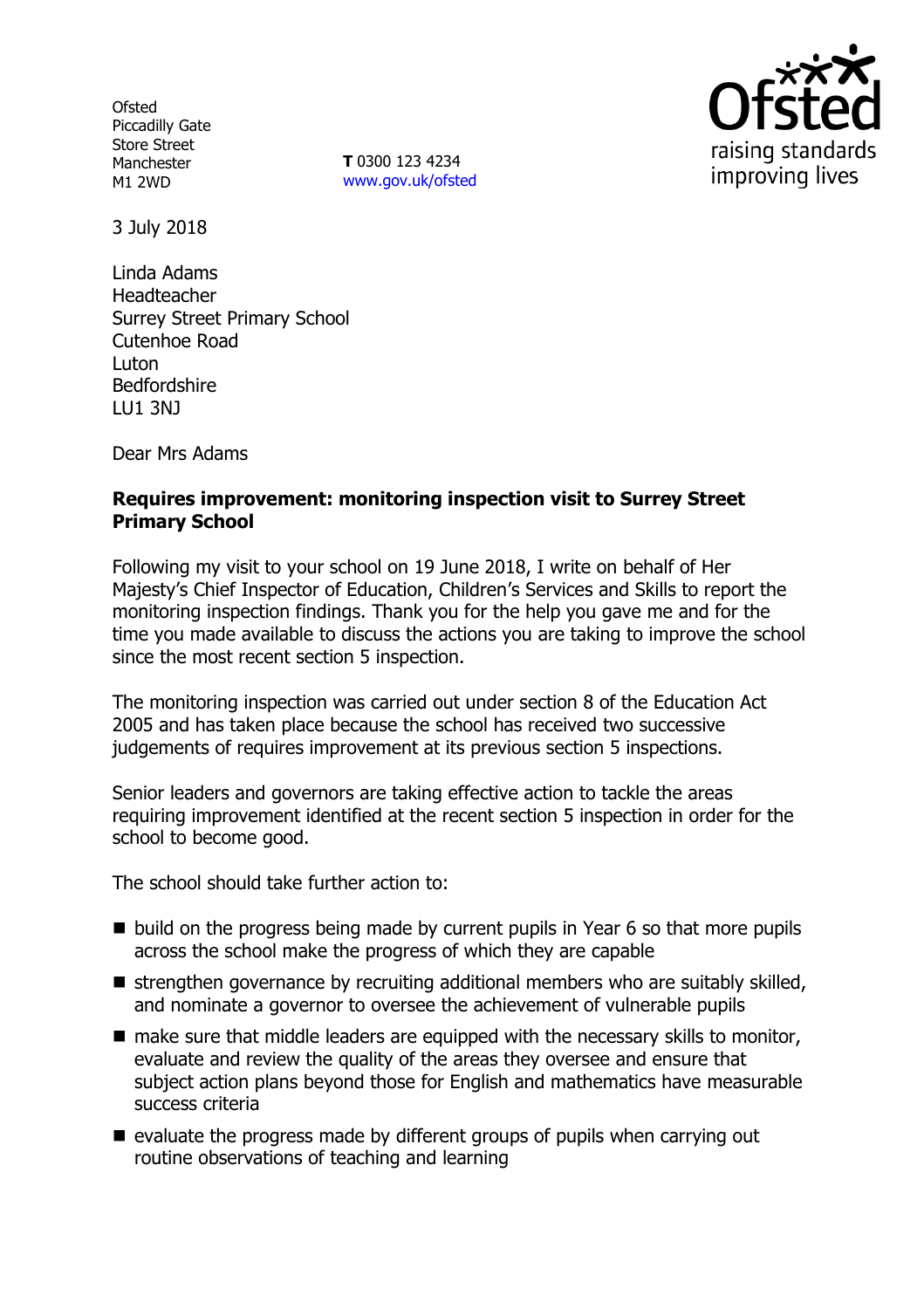

- sharpen teachers' planning so that the needs of different groups of pupils are more consistently met
- **P** provide strong and ongoing support for pupils in Year 4 as this year group has been identified as requiring well-targeted intervention.

# **Evidence**

During the inspection, I held meetings with you and other senior leaders, middle leaders, the chair and vice-chair of the governing body, a representative of the local authority and two headteachers from local schools who are providing support to discuss the actions taken since the previous inspection. I also met with a group of pupils from Years 5 and 6. I evaluated the school improvement plan and reviewed a range of school documentation. Together with you and the deputy headteacher, I visited a number of lessons across all year groups to observe pupils' learning. I also scrutinised the school's single central record of recruitment checks of the suitability of staff.

# **Context**

The school received a pre-warning letter from the local authority in the autumn term because standards of attainment were too low in the 2017 national tests. The school plans to open and run a nursery from September 2018. The number of pupils on the school roll has fallen. Due to financial constraints, a review of the support staff structure is currently under way. A new chair and vice-chair of the governing body were appointed in the autumn term 2017.

### **Main findings**

As a result of pupils' poor outcomes in key stages 1 and 2 in 2017, additional support was put in place by the local authority to secure greater capacity and to strengthen leadership at senior level. Two headteachers of effective schools in the local area have had a marked impact on helping you to make the leadership of the school more strategic in its approach towards school improvement. As headteacher of a school that requires improvement, you welcome and appreciate the coaching role of one of these headteachers, who regularly meets with you to discuss key leadership issues. The other headteacher, who leads an outstanding school, shares the strong practice that is a feature of her school by hosting your heads of year and providing good-quality training on checking that their judgements about pupils' progress are accurate.

The school improvement processes have been improved as a result of support and suitable challenge from the local authority. Milestones have been added to the improvement plan, which means that progress towards achieving targets is able to be measured more easily at regular intervals. The school improvement group, which comprises senior leaders, governors and the local authority, monitors the school's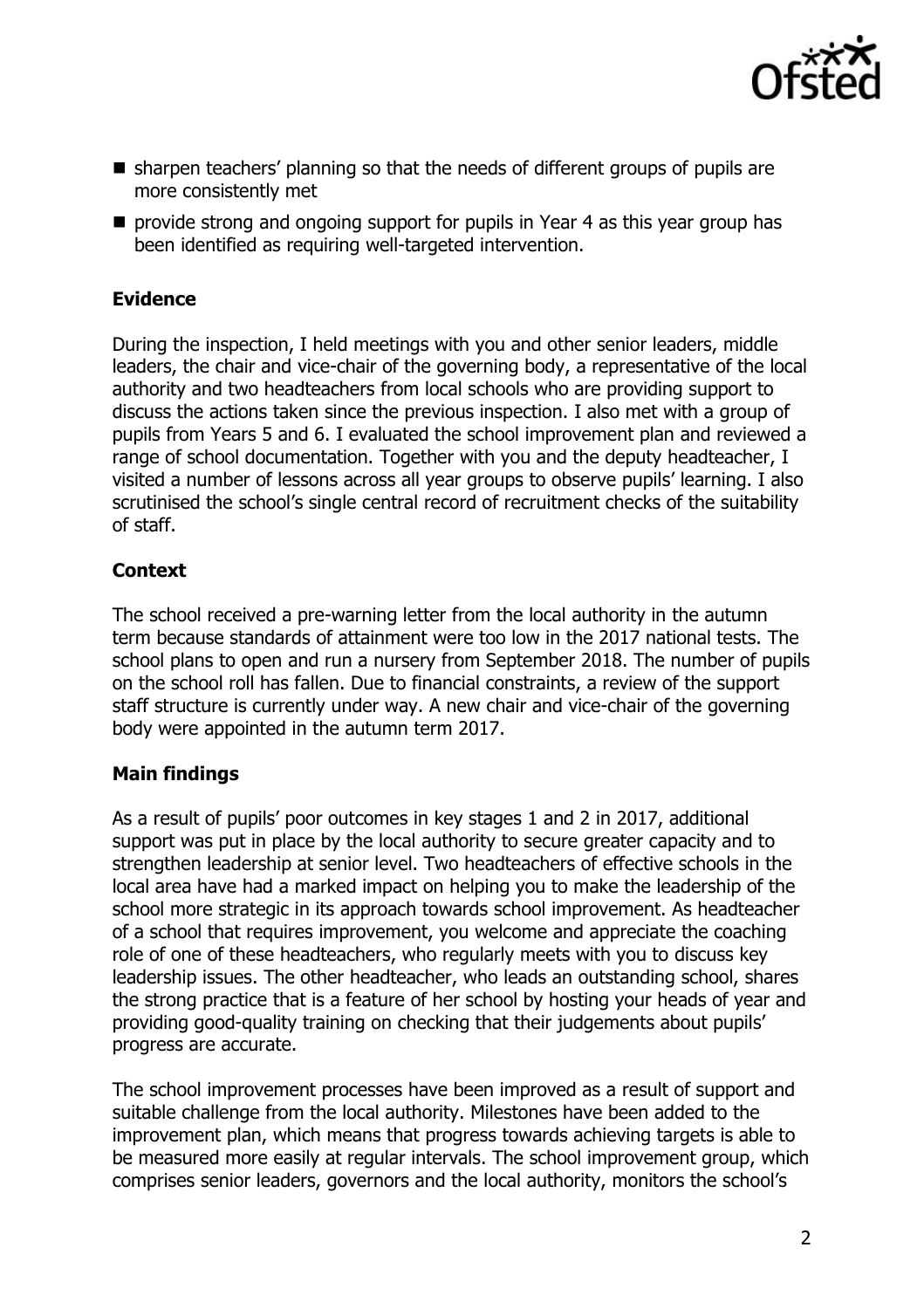

progress through its half-termly meetings and effectively holds you, other leaders and governors to account.

You have raised the profile of teaching, learning and assessment by sharing the leadership of monitoring this area more widely. You rightly realise that pupils' outcomes are only likely to improve if the quality of teaching they experience over time is consistently strong. Those teachers who also have the role of subject leaders have started to visit teachers' lessons for short periods of time or to conduct longer observations of pupils' learning. You have introduced this task gently, ensuring that they are accompanied by a senior leader when they first visit a lesson. Although middle leaders do not make formal judgements, they now identify strengths of teaching and areas that can be improved. Their experience in conducting these visits is variable at this stage and some middle leaders are more confident in having challenging conversations with their peers than others. Your lesson observation forms do not currently steer the observers to comment in sufficient detail on the progress being made by different groups of pupils over time. Without this additional detail, you are not well placed to identify what teaching strategies are having the greatest impact on improving the progress of disadvantaged pupils, most-able pupils and pupils who have special educational needs and/or disabilities.

Each middle leader has also produced an action plan which identifies key priorities for their area of responsibility. While these plans follow a common format in the way they are presented, further work is required on these plans, apart from English and mathematics, to identify the criteria you will use to measure success. Your judgements on the current quality of teaching, learning and assessment in the school are informed by a wider range of activities than was the case previously, including classroom observations, planning for learning, scrutiny of work in pupils' books and regular pupil progress meetings. Pupil progress meetings include the class teachers and their line manager.

Governance in the past has not been strong enough. Governors have failed to ask pertinent questions about pupils' progress and have not challenged the school's leaders sufficiently about low standards. You now benefit from a new chair of the governing body who is a national leader of governance and a vice-chair whose background is in the analysis of data. An experienced headteacher is also due to join the governing body imminently. You are still looking to recruit more governors. You acknowledge that, in the past, governors have not had sufficient knowledge of how to interpret published data about pupils' achievement but you are addressing this by leading a training session on this topic to the full governing body in July 2018.

Your recently introduced data tracking system enables you to monitor pupils' progress more accurately and is understood by teachers, who contribute towards the gathering of assessment information. Teachers plan for learning using this information with the aim of better meeting the needs of the pupils they teach. At this stage, some teachers make more effective use of this information than others.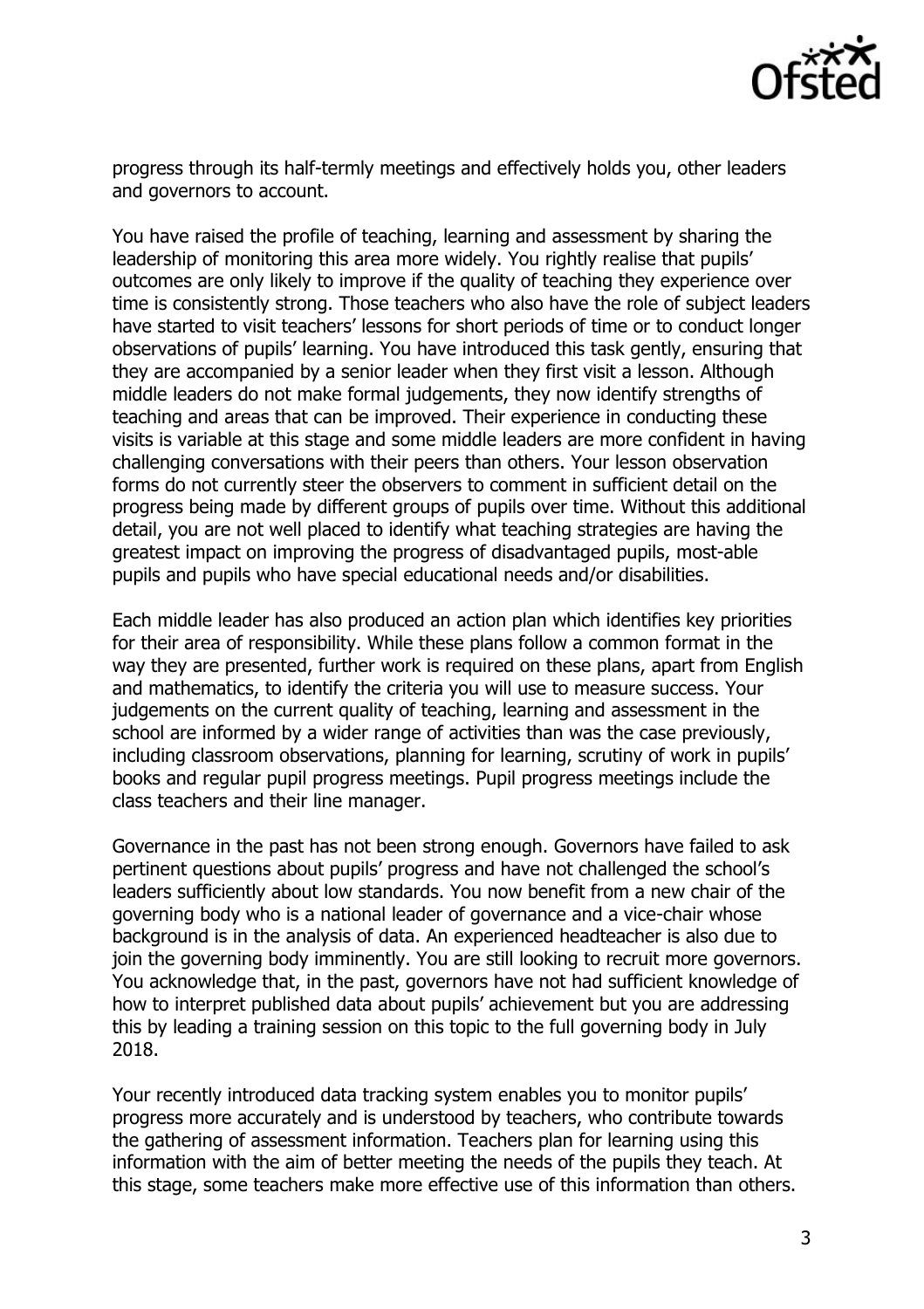

For example, some teachers plan for learning which features varying degrees of challenge and directs pupils towards an appropriate task which helps them to deepen their understanding and knowledge and make effective progress. However, some pupils are still expected to do the same work as everyone else when it is inappropriate to do so, and this slows down their progress.

You have raised the profile of reading in the school and this has started to have an impact on the quality of pupils' writing. Whereas, in the past, pupils were expected to produce writing tasks within a tight and constrained time frame, they are now given more time to produce longer pieces of writing, with sufficient time to edit and redraft their work. When visiting lessons, I saw some impressive displays which celebrate pupils' writing and I also saw evidence of progress being made when looking at the work in pupils' books.

Pupils' outcomes across the school were poor in 2017 and ensuring sustainable progress in your school is particularly challenging due to high rates of pupil mobility. Your current information on progress being made by children in the early years and pupils in key stages 1 and 2 indicates that progress is steadily improving. This is as a result of more rigorous monitoring, teachers' higher expectations and more strategic leadership. While the strategies you have deployed to secure improvement may not yet secure the outcomes to which you aspire in 2018, you are confident that, over time, a greater proportion of pupils are set to make the progress of which they are capable. You have rightly identified the need to diminish the differences in progress made by disadvantaged pupils in the school and other pupils nationally. You have also correctly identified that pupils in Year 4 have not been progressing at the rate of which they are capable.

External reviews of governance and the use of the pupil premium have taken place. As a result of the review of governance, governors have followed the guidance provided in the review. They have redefined the purpose of their curriculum committee so that it focuses specifically on the impact of the curriculum and teaching on pupils' outcomes. An appropriate action plan for governors has been produced. Governors also have a clear role in monitoring the delivery of the school's action plan and evaluating the impact of actions taken. The pupil premium review has resulted in greater consideration being given to the impact of the support provided to disadvantaged pupils. Previously, the school adopted a reactive approach towards these pupils' weak achievement, with too many strategies which had little impact. Now, support and intervention for these pupils are more carefully considered, with fewer support strategies, but which are evaluated more carefully for their impact during the regular pupil progress meetings.

### **External support**

The local authority's school improvement adviser has worked well with the school and attends the half-termly school improvement group meetings to monitor progress and provide a suitable degree of support and challenge. The local authority